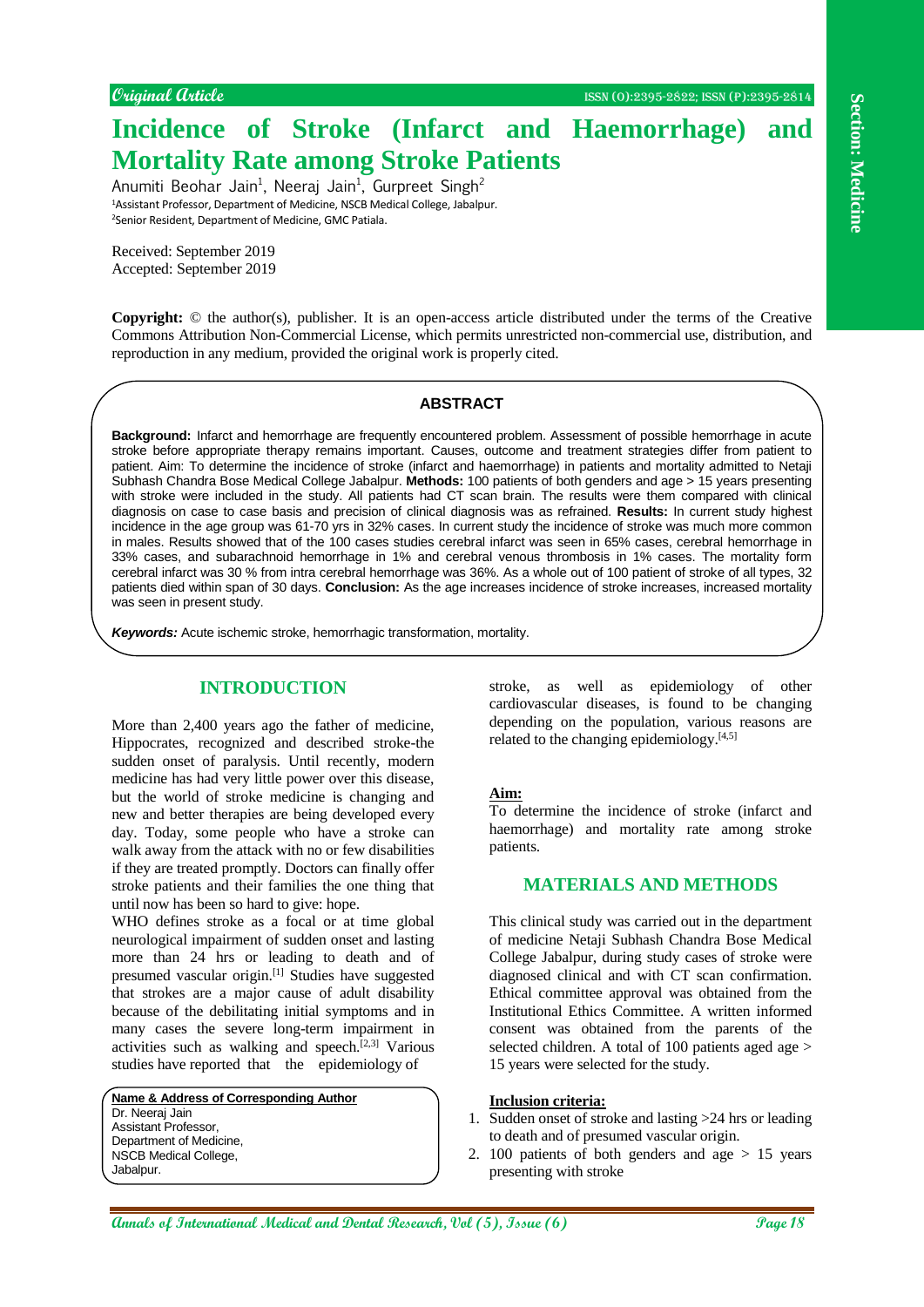## **Exclusion criteria:**

- 1. Patients who had TIA
- 2. Mentally challenged patients

The cases under study underwent through clinical examination especially detailed neurological assessment with particular attention to age, sex mode of onset, evolution & course of illness. Routine investigations as well as special investigations are also done like: CBC, ESR, Blood urea, S. crcatinine, Urine R/M, FBS & FLP, ECG, Echocardiography (in some selected patients) and CT scan/ MRI (brain). All patients had CT scan brain. The results were them compared with clinical diagnosis on case to case basis and precision of clinical diagnosis was as refrained. Patients were then followed up for 30 days and mortality among then was noted.

#### **Statistical Analysis:**

The values obtained during each session will be assessed, tabulated and subjected to appropriate statistical analysis.

## **RESULTS**

A total of 100 patients aged above 15 years with stroke admitted to NetajiSubhash Chandra Bose Medical College Jabalpur from Aug.2008 to Sep. 2009. In present study 6% patients were aged less than 40 years, 17% patients were aged between 41 to 50 years, 24% were aged 51 to 60 years, 32% were aged between 61 to 70 years whereas 21% were aged more than 70 years. In current study highest incidence in the age group was 61-70 yrs in 32% cases. The youngest patients in present study were of 22 yrs and the eldest was of 90 yrs [Table 1, Figure 1]. In current study the incidence of stroke was much more common in males. Out of the 100 cases 57 were male and 43 females [Figure 2]. Results showed that of the 100 cases studies cerebral infarct was seen in 65% cases, cerebral hemorrhage in 33% cases, and subarachnoid hemorrhage in 1% and cerebral venous thrombosis in 1% cases [Table 2]. Loss of power was seen in 97% & difficulties in speech in 58% were the common symptoms of cerebral infarct. In patients with cerebral hemorrhage, loss of consciousness was seen in 89% and hemiplegia in 96% was the most common

symptoms. Patients of SAH present with loss of consciousness 100%. Loss of power in 100%, were the most frequent complaints in patients of CVT [Table 3]. The outcome of stroke in 30 days was studied in current study. The mortality form cerebral infarct was 30 % from intra cerebral hemorrhage was 36%. As a whole out of 100 patient of stroke of all types, 32 patients died within span of 30 days [Table 4].

| <b>Table 1: Distribution of Age</b> |                       |  |  |  |  |
|-------------------------------------|-----------------------|--|--|--|--|
| Age group                           | No. of cases $\&$ (%) |  |  |  |  |
| $<$ 40 yrs                          |                       |  |  |  |  |
| $41-50$ yrs                         |                       |  |  |  |  |
| $51-60$ yrs                         | 24                    |  |  |  |  |
| $61-70$ yrs                         | 32                    |  |  |  |  |
| $>70$ yrs                           | $\mathcal{D}$         |  |  |  |  |







**Figure 2: Sex Incidence In Stroke Cases**

|  | <b>Table 2: Types of Strokes Observed</b>                                                                                                                                                                                            |  |  |  |
|--|--------------------------------------------------------------------------------------------------------------------------------------------------------------------------------------------------------------------------------------|--|--|--|
|  | <u> 1989 - Andrea Station Andrea Station Andrea Station Andrea Station Andrea Station Andrea Station Andrea Station Andrea Station Andrea Station Andrea Station Andrea Station Andrea Station Andrea Station Andrea Station And</u> |  |  |  |

| <b>Type of</b><br><b>Strokes</b> | Cerebral   Cerebral<br>infarct | hemorrhage | SAH | <b>CVT</b> |
|----------------------------------|--------------------------------|------------|-----|------------|
| No. of<br>cases                  | 65                             | 33         |     |            |

| Table 3: Incidence of Various Presenting Symptoms In 100 |                            |                |               |            |               |                |               |                |               |
|----------------------------------------------------------|----------------------------|----------------|---------------|------------|---------------|----------------|---------------|----------------|---------------|
| S.no                                                     | <b>Presenting symptoms</b> | <b>INFARCT</b> |               | Hemorrhage |               | SAH            |               | CVT            |               |
|                                                          |                            | No             | $\frac{0}{0}$ | $\bf No$   | $\frac{0}{0}$ | N <sub>0</sub> | $\frac{0}{0}$ | N <sub>0</sub> | $\frac{0}{0}$ |
|                                                          | Loss of consciousness      |                | 38            | 30         | 89            |                | 100           |                |               |
|                                                          | Loss of power (weakness)   | 63             | $\Omega$      | $\sim$ 1   | 96            |                |               |                | 100           |
|                                                          | Difficulty in speech       | $\sim$         | 58            |            | 20            |                |               |                |               |

## **Table 4: 30 Day Mortality Rate In Patients Of Stroke**

| S.no      | Outcome  | Cerebral Infarct |               | <b>SAH</b><br><b>Intracerebral</b><br><b>Hemorrhage</b> |               |                |               | CVI |               |
|-----------|----------|------------------|---------------|---------------------------------------------------------|---------------|----------------|---------------|-----|---------------|
|           |          | n <sub>0</sub>   | $\frac{0}{0}$ | n <sub>0</sub>                                          | $\frac{0}{0}$ | n <sub>0</sub> | $\frac{0}{0}$ | no  | $\frac{0}{0}$ |
| . .       | Survived | 45               | 70            | 21                                                      | 64            |                | 100           |     | 100           |
| <u>L.</u> | Expired  | 20               | 30            | $\overline{1}$                                          | 36            |                |               |     | v             |
| Total     |          | 65               |               | 33                                                      |               |                |               |     |               |

**Annals of International Medical and Dental Research, Vol (5), Issue (6)** Sage 19